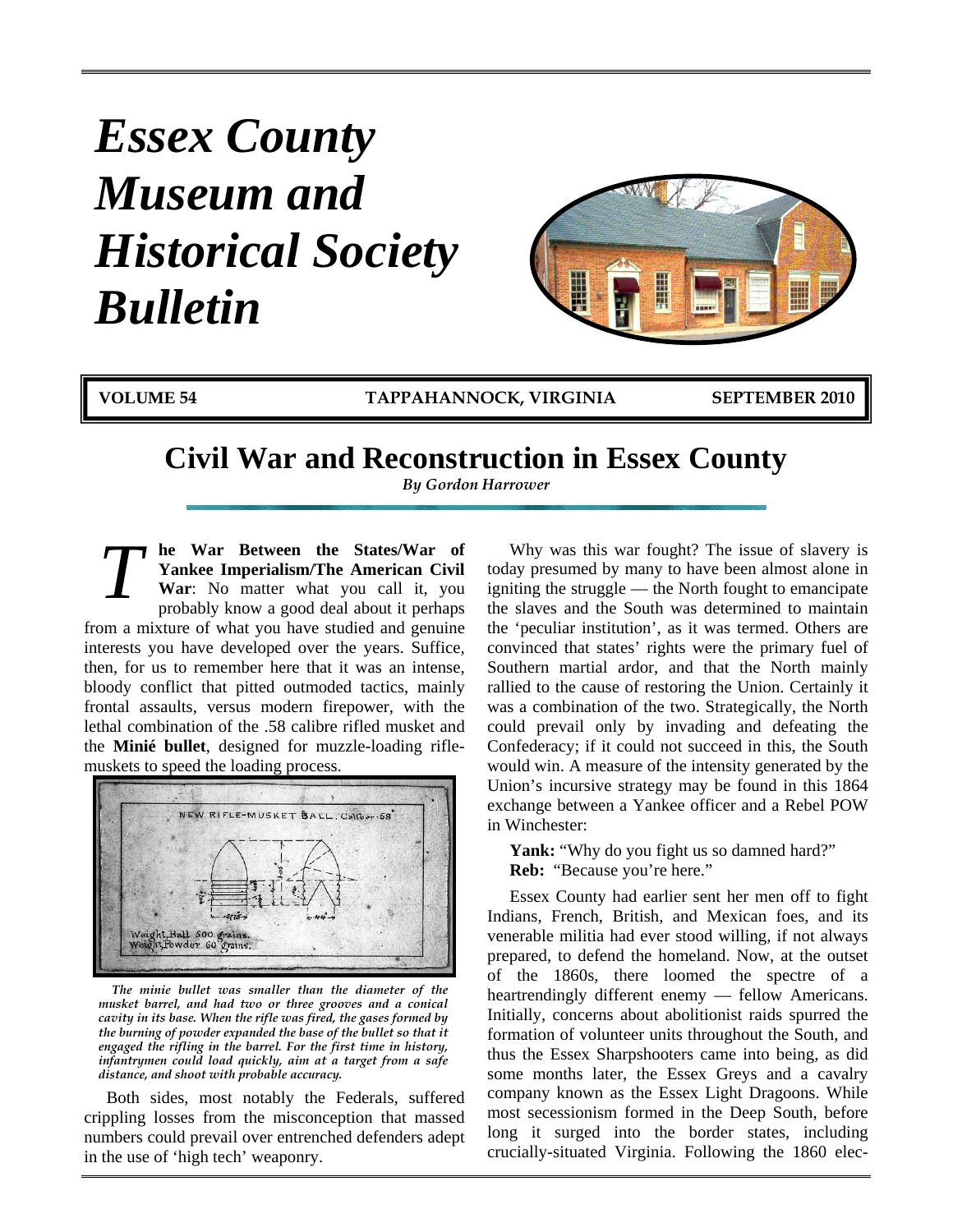tion in which not one Essex vote was cast for Lincoln, and the withdrawal of South Carolina from the Union, the sentiment here in Virginia was overwhelmingly 'secesh'. In early 1861, delegates from Essex and King and Queen met at Millers Tavern and adopted the 'Millers Resolutions' which set forth that: 1. States could withdraw from the Union; 2. Virginia was committed to the defense of the South; and most important, 3. Virginia should indeed leave the Union. In April 1861, the first shots were fired at Fort Sumter, and the war was underway.

Soon the Sharpshooters were joined with the Greys and other volunteer units to form the  $55<sup>th</sup>$  Virginia Infantry Regiment, and the Dragoons similarly became a company of the  $9<sup>th</sup> Virginia Cavalry Regiment.$ 



*The 55th to the rescue of stone-throwing Confederates at Second Bull Run (From Battles and Leaders, courtesy of FSNMP).* **Reprinted from Settlers, Southerners, Americans.** 

It was estimated that virtually every able-bodied white male in the county volunteered, and not surprisingly, most of the leadership positions were filled by men of means — the gentry. Other Essex men also chose to serve their new nation; for example, cousins Robert and Richard Garnett, both of the West Point class of 1841, were career officers in the US Army, the former a distinguished veteran of the Mexican War. In early spring 1861, they resigned their federal commissions, and donned Confederate gray. Robert was appointed a brigadier general, and while in command of forces in what is now West Virginia, was killed in action. Richard, too, was made a brigadier, sent to the Shenandoah Valley, and placed in charge of the famous Stonewall Brigade, previously led by his now-corps commander, Thomas "Stonewall" Jackson.

After incurring the latter's wrath by withdrawing his troops when they were badly outnumbered and out of ammunition, he was restored to command of another Virginia brigade. Mounted, and in their van, he was killed during Gettysburg's famed Pickett's charge. Among his last words was this exhortation to his troops, "Step out [but] don't double quick. Save your strength and ammunition for the final charge."

In the summer of 1861 the  $55<sup>th</sup>$  Infantry was tasked with the construction and manning of a bastion on the Rappahannock River to defend Fredericksburg from Federal naval forces. Its ramparts built of layer upon layer of marsh sod covered with sand, Ft. Lowry boasted an eight-gun battery, powder and shot magazines, and barracks sufficient for several thousand troops. Then in March 1862 came orders to abandon the fort, and assigning the  $55<sup>th</sup>$  to A.P. Hill's light division, Army of Northern Virginia, where it served with distinction in all of that Army's many score battles: its shaky baptism of fire during The Seven Days; shining redemption at Second Manassas; the Seizure of Harpers Ferry during the Antietam campaign; Chancellorsville, where at the front of Stonewall Jackson's decisive flank attack, the  $55<sup>th</sup>$  lost 140 of its 300 men; Gettysburg, and Pickett's charge which took down still more. (Among the many casualties incurred by the  $55<sup>th</sup>$  at Gettysburg was Captain Austin Brockenbrough who fell to a sniper's bullet; he is buried in the family graveyard adjacent to the Essex County Museum); the Wilderness, where the 55th held firm against repeated assaults; the siege of Petersburg's nine months of debilitating trench warfare; finally, Appomattox and the unthinkable: surrender.



*Allen C. Redwood's sketch of the 55th in battle on July 1 outside of Gettysburg (From Battles and Leaders, courtesy of FSNMP).* **Reprinted from Settlers, Southerners, Americans***.*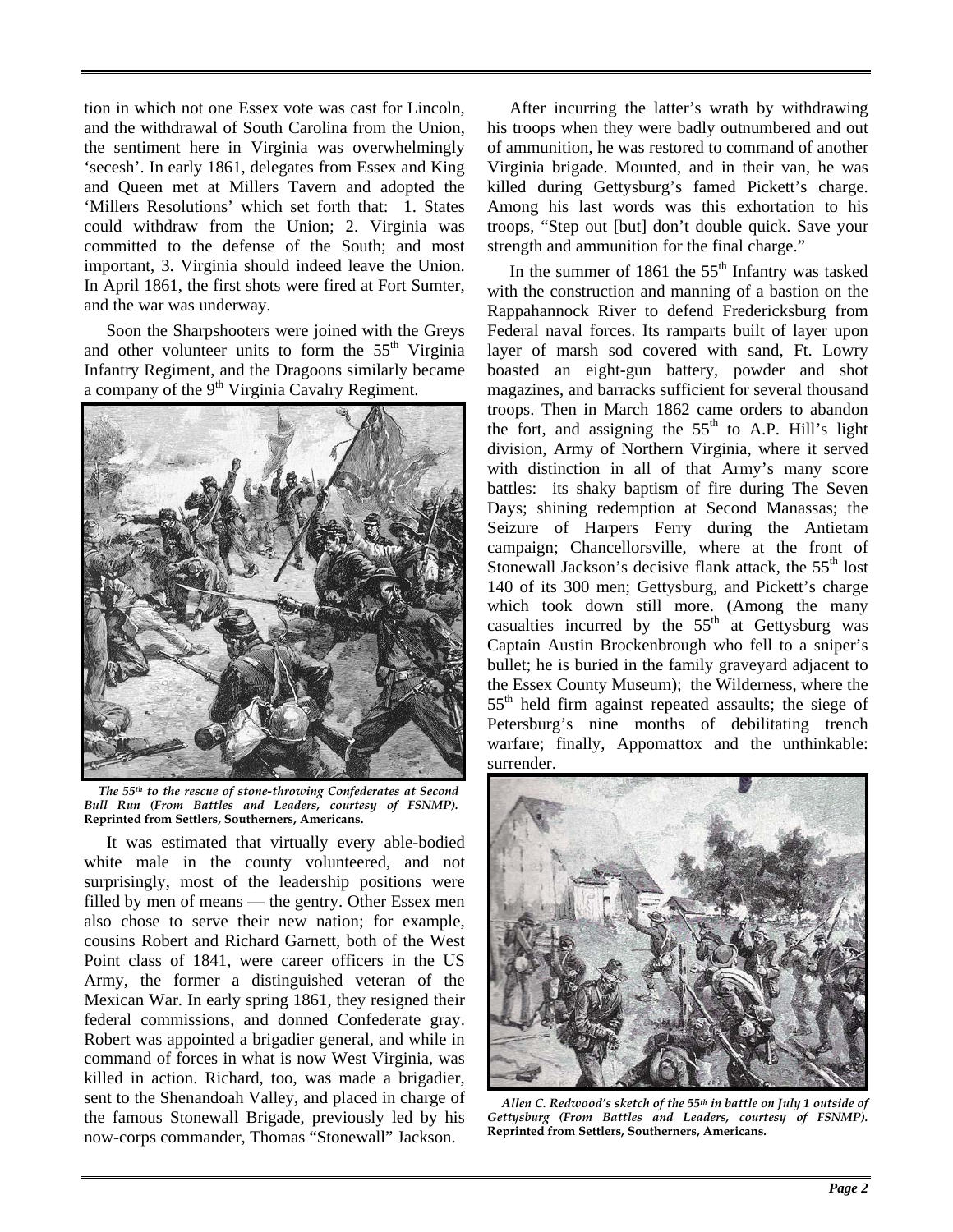As a valued component of General J.E.B. Stuart's cavalry corps, the  $9<sup>th</sup>$  Virginia Cavalry Regiment, too, had a distinguished war record. Assigned to seemingly constant patrol, picket, reconnaissance, and flank protection duties, they and their mounts seldom enjoyed a moment of downtime, still were ever present to fight in many of their corps' major engagements: Antietam, where just behind the lines they could hardly find a place to camp because of the piles of dead and wounded; the containment of Stoneman's raid on Richmond; the bloodletting of Fredericksburg; the huge allcavalry fight at Brandy Station; and another on Gettysburg's third day; glory at Reems



*A member of the 55th eating his usual rations (From Battles and Leaders, courtesy of FSNMP).* **Reprinted from Settlers, Southerners, Americans.**

Station and Aldie; dismounted action at Spotsylvania Court House; the last charge at Appomattox. A measure of the  $9<sup>th</sup>$ 's worth came from the hated Yankee cavalryman, Judson Kilpatrick: "...they were the best Cavalry regiment in the Confederate service." The 9<sup>th</sup> is also known because of the death of Dragoons' commander Captain William Latane, the only man killed in a Confederate cavalry charge at Old Church during Stuart's 1862 ride around McClellan's Union Army. The painting, entitled 'The Burial of Latane', by artist A. G. Campbell, later lithograph, is to this day a touchstone of white Southern pride and nostalgia.

Meanwhile, the citizens of Essex from time to time found themselves embroiled in the struggle since the Federal navy not only blockaded the coast, but probed up-river, seeking enemy shipping and conducting amphibious raids on both the Northern Neck and Middle Peninsula. In April 1862 a Union landing party came ashore at Tappahannock, raised the stars and stripes, refreshed themselves, and left without freeing any of the many slaves who had thought deliverance was at hand. In May 1864, a small Union force landed and set fire to a grain-storage building, and a month later, a regiment of US Colored Troops, supported by cavalry and sailors, swept through Montross and Warsaw on the Neck, then crossed the river to land just above Tappahannock. There, they took 500 head of cattle, many sheep and horses, and freed several hundred slaves. Confederate attempts to thwart this incursion were repulsed by the firepower of Yankee gun-boats.

On an unspecified date a ten-man detachment from the 1<sup>st</sup> Maine Cavalry landed at Tappahannock and was confronted by 450 Essex militiamen who, when the Yankees refused to surrender, chased them into Great Dragon Swamp. The next day, local planters assisted by bloodhounds, hunted them down, captured them, and sent them off to Richmond under guard. En route, they ran into a large Federal unit which freed the Maine men and captured their escorts. The final Union landing occurred in March 1865, resulting in the destruction of several watercraft, and the shelling of a Confederate cavalry patrol. Another incident occurred

when Federal gunboats bombarded a group of family and friends who had come to visit with Edward Macon Ware, then near death, somehow mistaking their horses and carriages for a Rebel artillery unit. The day was saved when slave Randall Segar got the ships to stop firing by running back and forth waving a white tablecloth.

After Gettysburg, and particularly the fall of Vicksburg, the fortunes of war turned against the South, as large, well-equipped Northern forces gradually wore down their never-say-die foe. In April 1865 General Lee surrendered his army at Appomattox and within a few weeks the war, by far the worst in American history, was over and the troops came home — what was left of them. The  $55<sup>th</sup>$  Virginia Infantry had sustained  $40\%$  casualties and the  $9<sup>th</sup>$  Virginia Cavalry over 37%. Interestingly, the troops — later veterans — of both sides had come to look upon one another with respect and, in time, with a fondness that would be expressed so touchingly at joint reunions of major battles. Yet for Southerners The War remained, and still does, a talisman of their honor, bravery, rightness, and dedication, as exemplified by the haunting image of the embattled Confederate courageously fighting for his home and the rights he so firmly believed in.

The citizens of Essex, who had supported the Confederacy with patriotic enthusiasm, and all manner of goods and services — no mean task given the blockade and the ongoing threat of enemy raids were now faced with uncertainty about their future;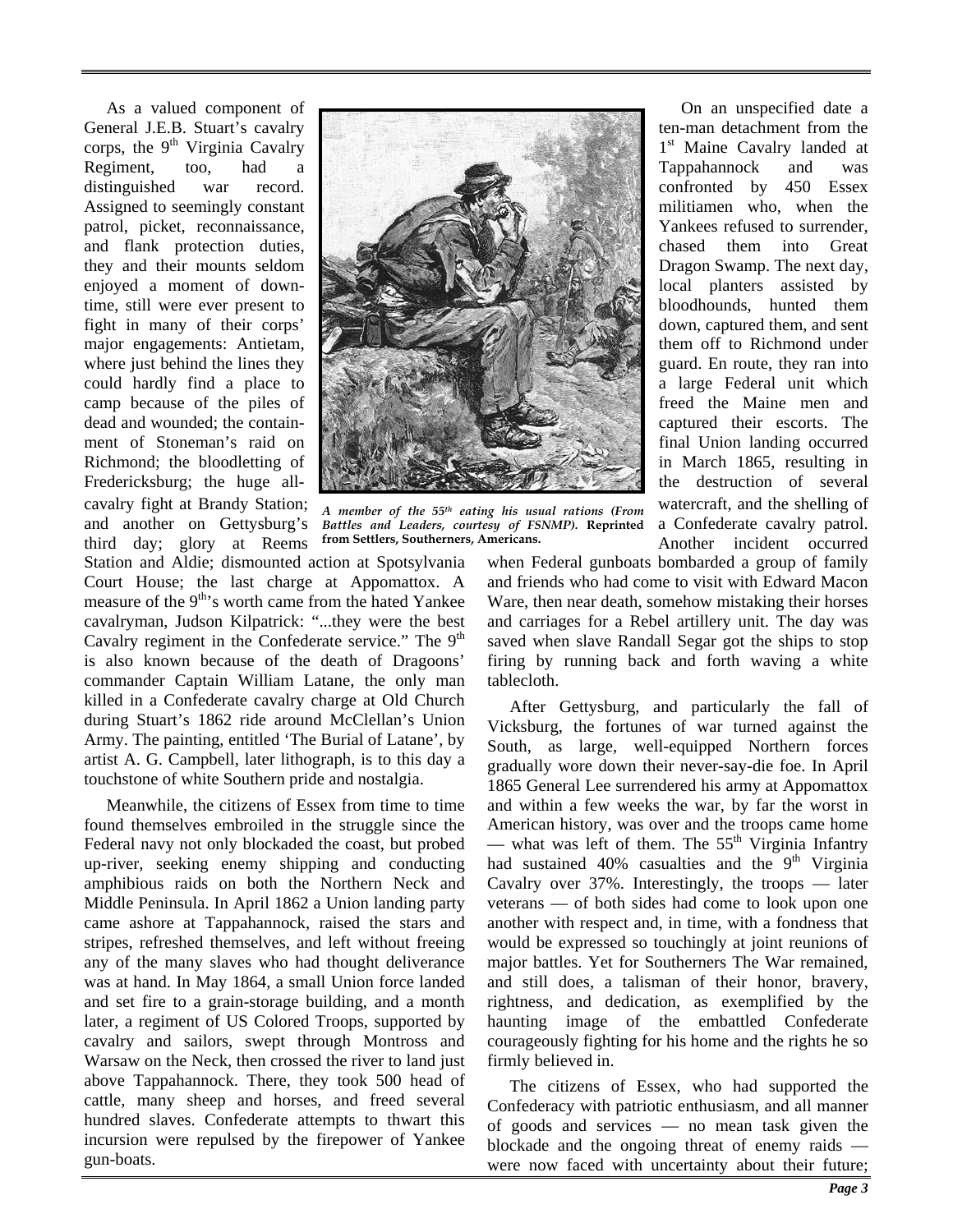what, they wondered, would become of their plantations and farms without the slaves? Would freed blacks work the fields, and what, if anything, would they be paid, and in what kind of specie? (Confederate money was now worthless). While some stayed on out of a kind of loyalty to their former masters, most, understandably, did not. With little income, many owners offered their ex-slaves shares in their farms in lieu of salaries, thus the emergence of the term 'sharecropper', a system that did not work, largely because white owners were loath, or unable, to pay freedman their expected share, either in currency or in kind. As it evolved, then, the big plantations suddenly went fallow for want of labor, and the gentry came to the abrupt realization that they were poor.

*Reconstruction:* Then, and for generations to come, most white Southerners would see it as punishment for their having seceded from the Union. In essence, it consisted of a series of legislative measures imposed by the federal government; ostensibly to bring the former Confederate states back into the Union under the latter's frequently harsh terms — terms stringently enforced by Federal military occupation. (Essex County was garrisoned by the 2nd New Hampshire Infantry Regiment, headquartered in Tappahannock). An important component of Reconstruction was the passage of legislation which granted voting rights to blacks, with the result that throughout the South they cast their ballots in large numbers, and were themselves elected to significant positions, including seats in the United States House and Senate; for Essex County blacks, these ranged from representation on the federal Constitutional Convention and the Virginia House of Delegates, to county magistrate, sheriff, and membership on the Tappahannock town council.

In other vital respects, life in Essex County boiled down to a struggle for survival; land values fell dramatically, crop yields similarly plummeted, and many were reduced to subsistence farming — growing barely enough to stay alive — which exacerbated the sense of bitter hopelessness felt by most whites, particularly the gentry whose fall from the heights had been so ruinous. For all here it was terribly hard; a citizen noted, "It was worse than the war itself...Transportation was wrecked, livestock gone, there were enormous difficulties in getting seed and machinery. The patriarchal system was shattered...and even the schools were closed." And then there were the Northern carpetbaggers, some of whom came south to help, and others who saw in the confusion an opportunity to make their fortunes.

White Southerners were devastated economically, emotionally, and spiritually by the defeat of the Confederacy, and were ever reminded of their loss by the poignant sight of the wounded and incapacitated veterans in their communities. As healing set in, the intellectual and literary movement known as the Lost Cause emerged to portray the Confederacy as noble, and most of its leaders as exemplars of old-fashioned chivalry, most powerfully Robert E. Lee. The South, it maintained, had fought valorously for the cause it believed in, and had succumbed in the end not to the military skills of the Union armies — which it was alleged, were led by incompetents of low moral character — but by overwhelming Northern resources and force. Pickett's charge stood as a symbol of this credo. Lost Cause themes were taken up by organizations such as the United Confederate Veterans, represented in Essex by the Wright-Latane camp, and the United Daughters of the Confederacy. Fairs were laid on in Tappahannock to honor veterans, many proudly wearing their old grey uniforms and, in 1909 the Confederate Monument, paid for with funds raised by the Woman's Monument Association of Essex County in concert with the UDC, was dedicated, with some 4,000 former Confederates and thousands more visitors on hand.

Reconstruction ended in Virginia in 1870. For white Southerners its legacy, which was to last well into the future, was bitterness and resentment for what they felt was the unwarranted humiliation and economic ruination which had been heaped upon them by the victors. Indeed, the brand of retribution visited upon the former Confederacy is deemed by many to have exceeded in its harshness that dealt to our enemies of World War II. For the former slaves, it had begun with liberty, feelings of euphoria, and opportunity, and even though black progress would soon be in part checked by the century-long era of Jim Crow and its 'separate but equal' doctrine, most African Americans consider the period to have been beneficial, not least because, for the first time in the New World all of them were free.

Noted Essex County educator and historian Lillian H. McGuire wrote that Southern blacks now had choices. They could "venture out and make a living for themselves. While many chose to migrate North, many others chose to stay in the South," where the Freedmen's Bureau helped "the displaced former slaves make adjustments to their newfound way of life." Of equal importance, they were, she added, freed spiritually"...no more having to worship God in secrecy...or having to sit in the segregated section of the master's church."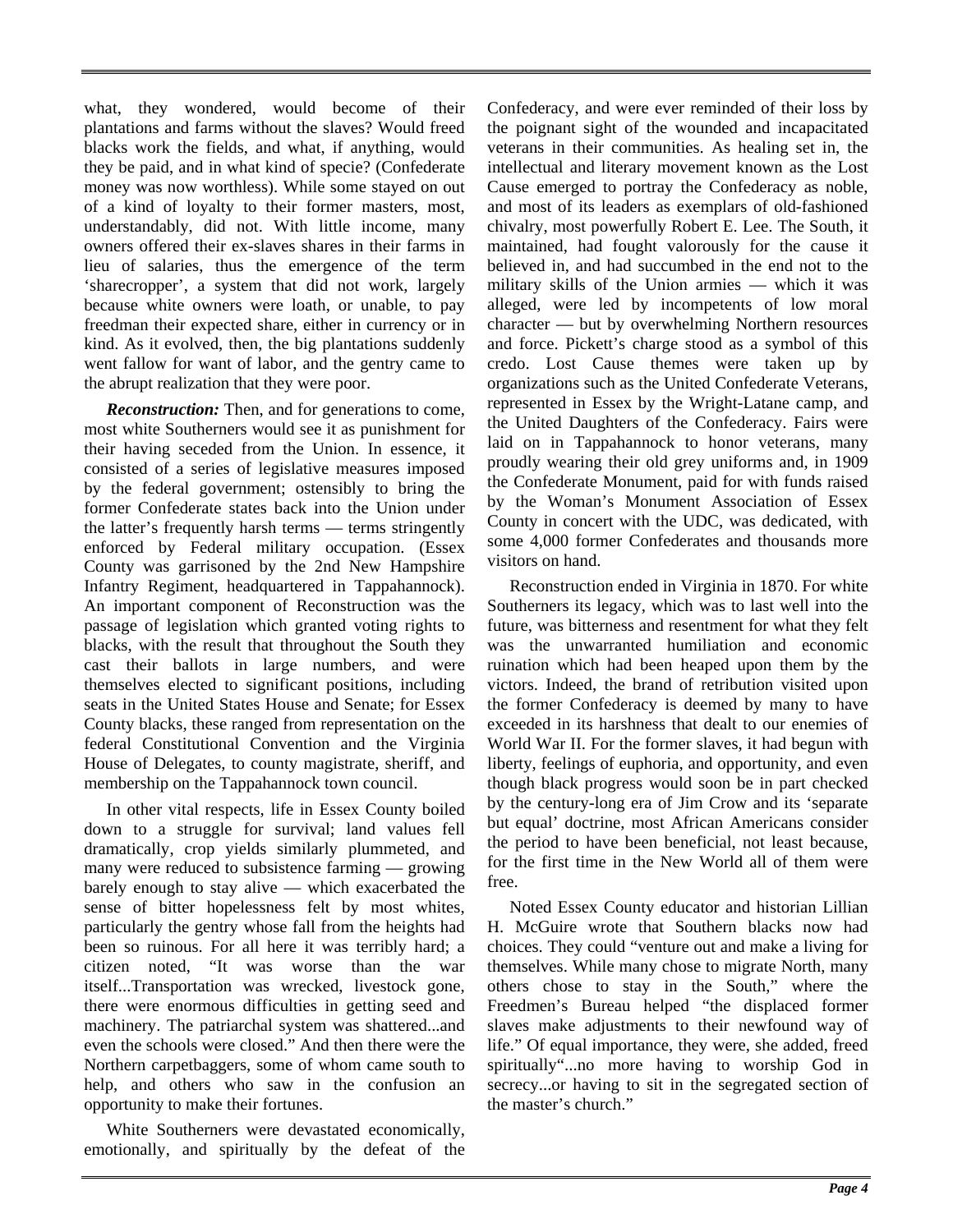#### *Sources:*

Krick, Robert K. *9th Virginia Cavalry*:Lynchburg, Virginia: H.E. Howard, Inc., 1982. McGuire, Lillian H. *Uprooted and Transplanted: From Africa to America*: New York: Vantage Press, 1999.

O'Sullivan, Richard *55th Virginia Infantry*: Lynchburg, Virginia: H. E. Howard, Inc., 1989. Roberts, Kenneth *Trending Into Maine*: New York, New York: Doubleday & Co., Inc., 1934. Slaughter, James B. *Settlers, Southerners, Americans: The History of Essex County, Virginia*:

Salem, West Virginia: Don Mills, Inc., 1985.

#### **Author Biography**

*Gordon Harrower* is a retired educator with a lifelong interest in military history, a career enhanced through military service to his country and teaching in institutions of higher learning. His military career began after college with his commission in the Artillery on 14 June 1952, for two years of active duty in the Korean War. After discharge, he spent the next ten years in the Army Reserve, and eventually moved to Virginia. In 1990 he joined the Virginia Defense Force, retiring from the VDF in 2004. He is a longtime docent, current Board Member, and Past President of the Essex County Museum and Historical Society. He and his wife, Anita, have lived in Dunnsville, Virginia for 13 years.